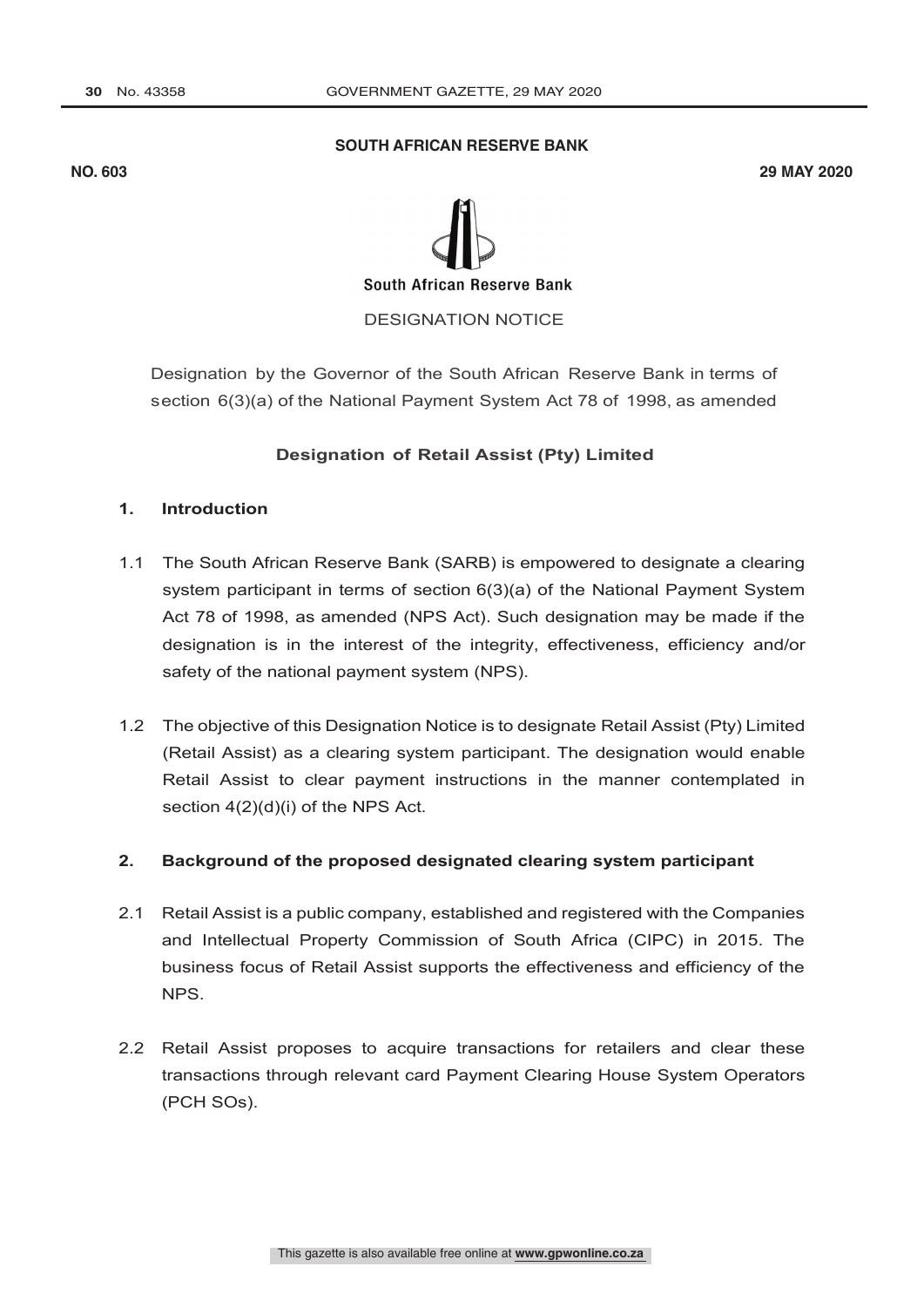## **3. Designation**

- 3.1 The SARB has considered the applicable provisions of the NPS Act, and deems it to be in the interest of the integrity, effectiveness, efficiency and safety of the NPS to designate Retail Assist as a clearing system participant.
- 3.2 Therefore, I, Mr E L Kganyago, Governor of the SARB, hereby, with effect from 1 June 2020:
- 3.2.1 designate Retail Assist as a clearing system participant in terms of section 6(3)(a) of the NPS Act, subject to the conditions listed under heading 4 below; and
- 3.2.2 confirm, in terms of section 6(3)(a)(ii) of the NPS Act, that the SARB's settlement system participant associated with the designated clearing system participant is the Standard Bank of South Africa Limited (Standard Bank).

# **4. Conditions**

- 4.1 The aforementioned designation is subject to Retail Assist adhering to the following conditions within the time frames to be determined by the SARB:
- 4.1.1 Become a member of VISA and MasterCard.
- 4.1.2 Comply with the entrance and participation criteria to become a member of the payment system management body (PSMB), as referred to in section 3 of the NPS Act, and the relevant structures of the PSMB. Furthermore, comply with any other criteria set by the PSMB for clearing system participants.
- 4.1.3 Enter into a mentorship and sponsorship agreement with Standard Bank, and comply with any requirements set by Standard Bank for sponsorship.
- 4.1.4 Obtain written approval from Standard Bank, which written approval shall not be unreasonably withheld, prior to participating in a Payment Clearing House